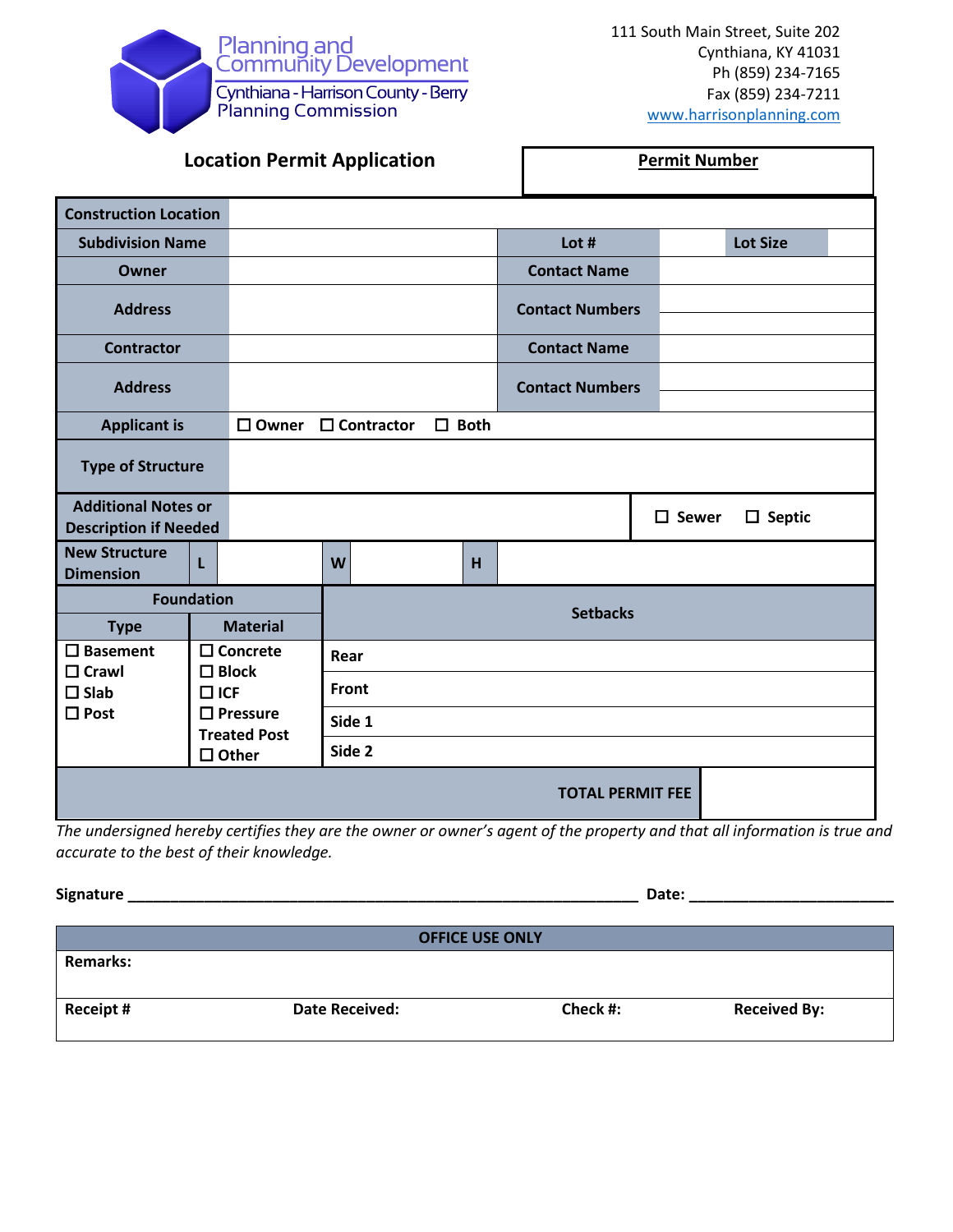

## **AFFIDAVIT FOR FARMSTEAD EXEMPTION**

I, the undersigned, do hereby state that the building construction at:

In Harrison County is exempt from the building code under KRS 198B.06 (1) and 815 KAR 7:120 &125, and the following statements are true and correct:

- 1. The specific tract of land (excluding land on which residence is on or is to be located) on which the building is constructed or will be constructed is qualified as a farm by registration as either agricultural land or horticultural land in the county property valuation administrator's office pursuant to KRS132.0101; and
- 2. The building is situated on one lot (or a combination of contiguous lots owned by me) consisting of at least 10 acres; and
- 3. The land and the building are located outside the corporate limits of a municipality; and
- 4. The building for which an exemption is requested is a type of building incidental to operation and maintenance of the farm (such as barns, shed, etc,). It is not a commercial building, or public building that is not as a regular place of work for ten (10 or more people, or for the processing or storage of timber products; and

## I hereby **DO NOT WAIVE** the farmstead exemption and **REFUSE** to comply with the provisions of the State Building Code.

Signature (Property Owner)\_\_\_\_\_\_\_\_\_\_\_\_\_\_\_\_\_\_\_\_\_\_\_\_\_\_\_\_\_\_\_\_\_\_\_\_\_\_\_\_\_\_\_\_\_\_\_\_\_\_\_\_\_\_\_

Subscribed and sworn to before me this \_\_\_\_\_\_\_\_\_\_\_\_day of \_\_\_\_\_\_\_\_\_\_, 20\_\_\_\_\_\_\_\_

Notary Public

\_\_\_\_\_\_\_\_\_\_\_\_\_\_\_\_\_\_\_\_\_\_\_\_\_\_\_\_\_\_\_\_\_\_\_

**NOTICE:** I have been advised and understand that if the property does not, in fact, meet the criteria previously described in this affidavit, it is not exempted as a "farmstead" and if constructed without permits and inspections in violation of the Kentucky State Building Code, the property owner and anyone who works on the building project or is in charge of having others work on the building project, may be subject to civil and criminal penalties provided by KRS 198B.990. Filing this statement when you do not believe it is true is a class B misdemeanor, KRS 523.100.